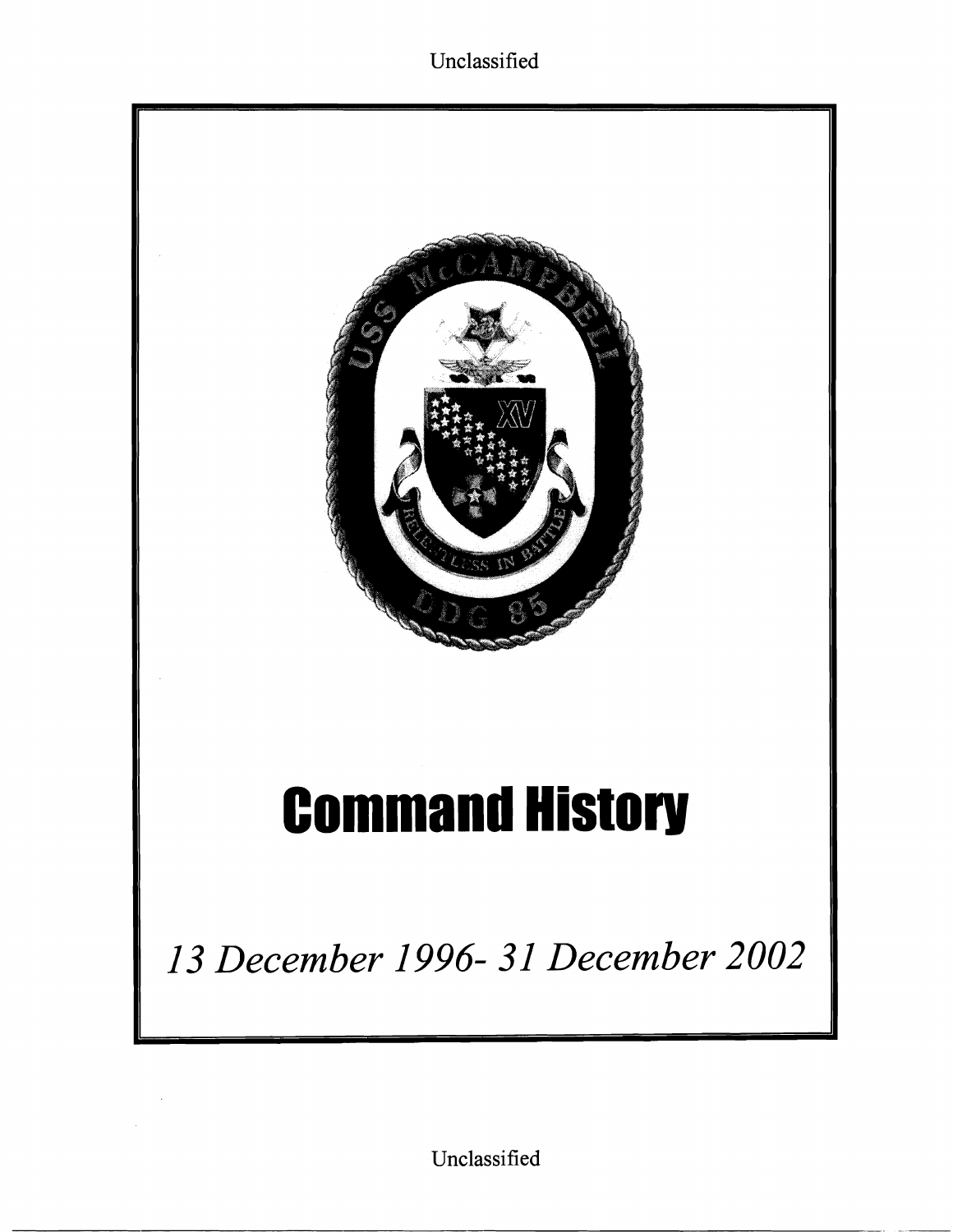**DEPARTMENT OF THE NAVY USS MCCAMPBELL (DDG 85) FPO AP 96672-1 275** 



5750 Ser DDG 85/ 174 19 Apr **03** 

- From: Commanding Officer, USS McCAMPBELL (DDG 85) To: Director of Naval History (N09BH), Naval Historical Center
- Subj: COMMAND HISTORY
- Ref: (a) OPNAVINST 5750.12G
- Encl : f **1)** USS McCAMPBELL (DDG 85) Command Composition and Organization
	- (2) USS McCAMPBELL (DDG 85) Command Chronology/Historical Narrative
	- (3) Commanding Officer's Reflection on 2002 Command Events
	- (4) Biography and photograph of Commanding Officer, Executive Officer, and Command Master Chief
	- (5) Commanding Officer's Mission Statement
	- USS McCAMPBELL (DDG 85) Photograph
	- USS McCAMPBELL (DDG 85) Commissioning Book
	- USS McCAMPBELL (DDG 85) Welcome Aboard Book of 4 December 2000
	- (9) Press Releases, Welcome Aboard Pamphlets, and McCAMPBELL Family Newsletters (Volume 1, Issues **1-2)**
	- (10) Command History on 3.5" disk

1. Enclosures (1) through (10) are forwarded per reference (a) to be included in USS McCAMPBELL (DDG 85) ship's history file.

**n A .I I** ,,

Copy to : COMPACFLT COMNAVSURFPAC COMDESRON ONE Navigator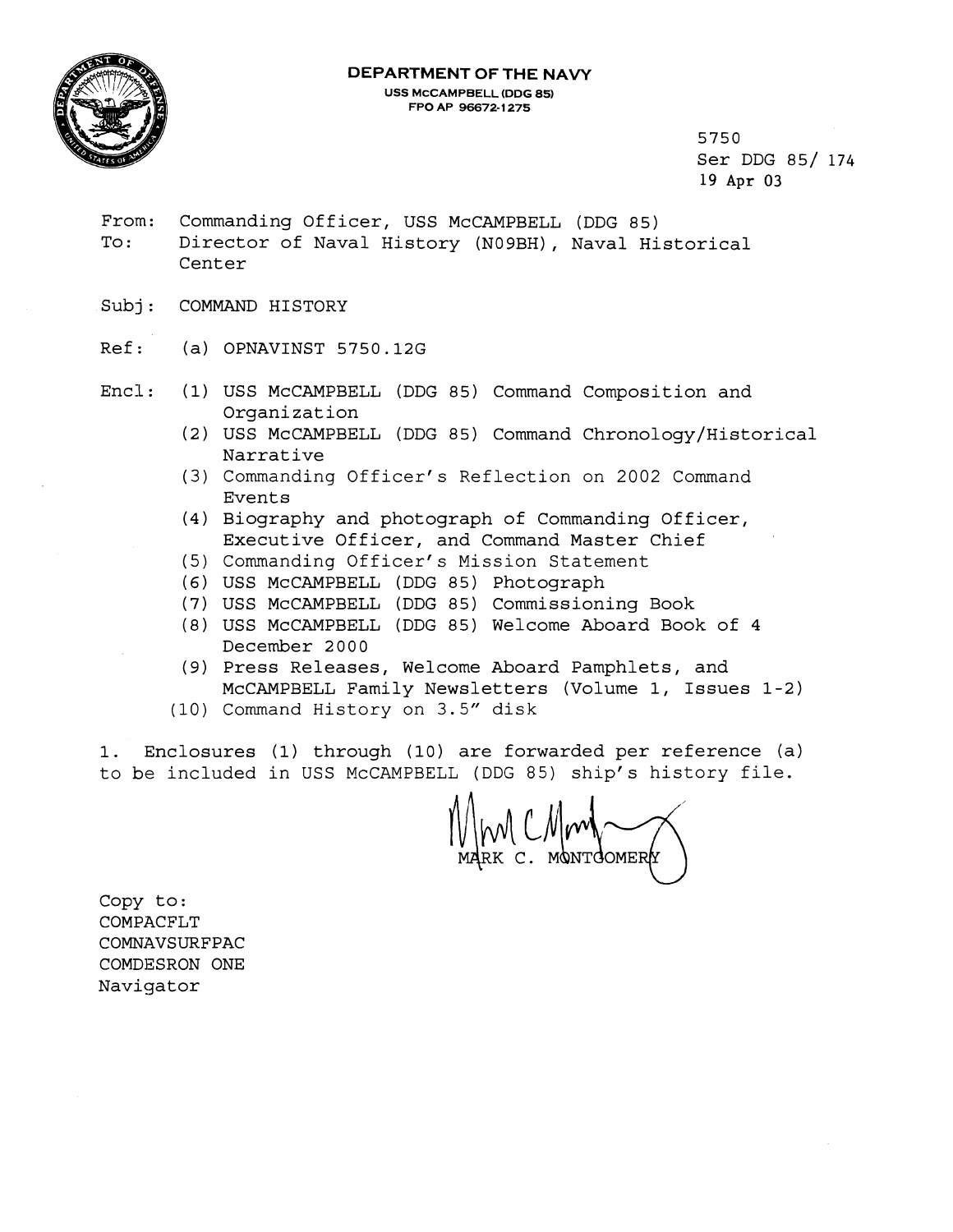## **USS McCAMPBELL COMMAND COMPOSITION AND ORGANIZATION**

The commanding officer of the USS McCAMPBELL (DDG 85) is Commander Mark C. Montgomery, USN. Commander, Destroyer Squadron ONE, is McCAMPBELL's Immediate Superior in Command. McCAMPBELL is homeported in San Diego, California. Her missions include Naval Presence, Air Defense, Surface Warfare, Undersea Warfare, and Land Attack Warfare. McCAMPBELL's Unit Identification Code is 22993.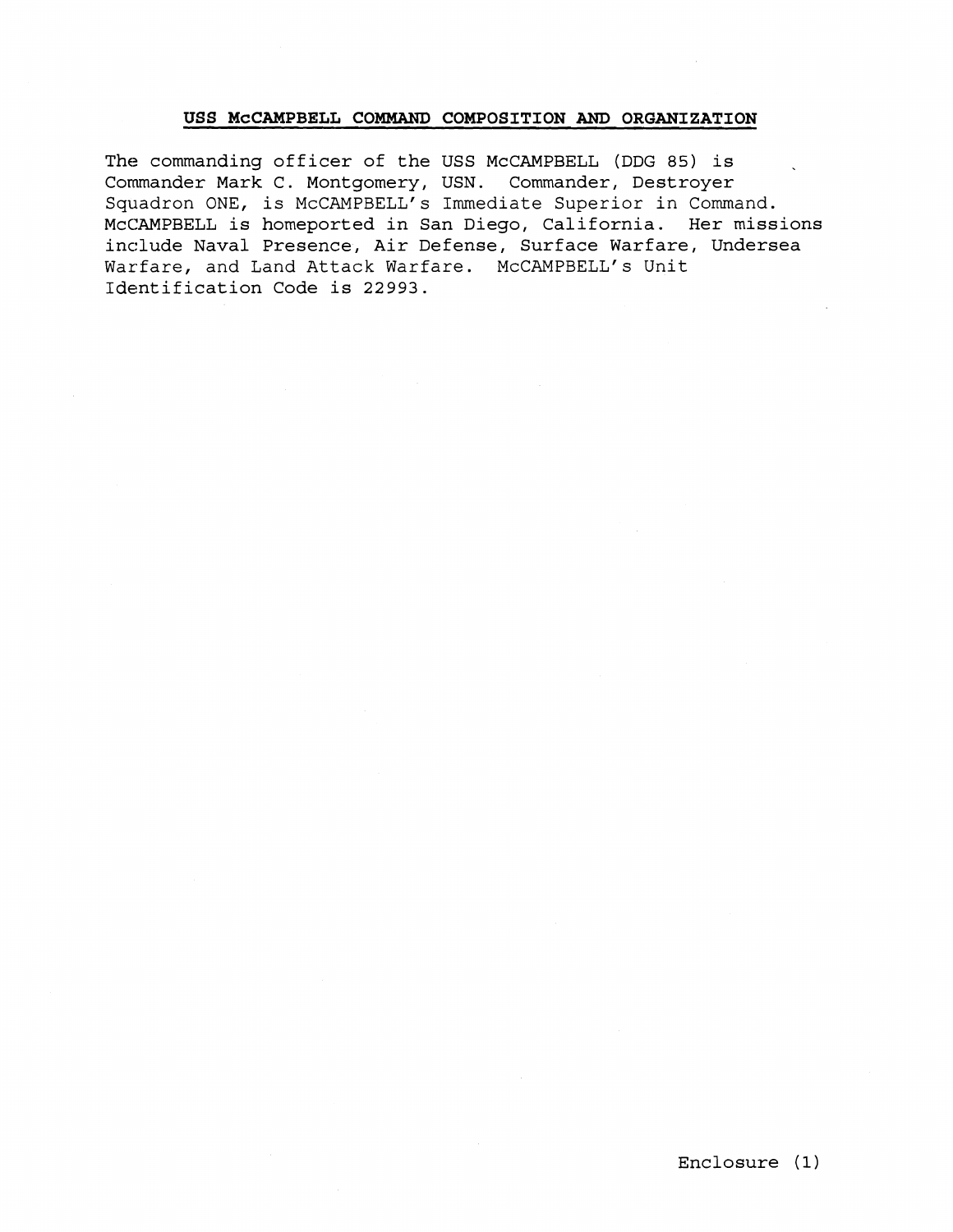## **USS McCAMPBELL CHRONOLOGY**

 $\langle \cdot, \cdot \rangle$ 

 $\sim 10^{-1}$ 

|                    | USS MCCAMPBELL CHRONOLOGY<br>13 December 1996 - 31 December 2002                                                             |
|--------------------|------------------------------------------------------------------------------------------------------------------------------|
| <b>DATE</b>        | <b>EVENT</b>                                                                                                                 |
| 13 Dec 1996        | Contract Signed                                                                                                              |
| 16 Jul 1999        | Keel Laying                                                                                                                  |
| 17 Feb 2000        | Mast Installation                                                                                                            |
| 9 Jun 2000         | Mast Stepping Ceremony                                                                                                       |
| 1 Jul 2000         | "Wedge Rally"                                                                                                                |
| 2 Jul 2000         | Launch Day - Bath Iron Works, Bath, ME.                                                                                      |
|                    | The<br>Honorable Madeleine Albright (Secretary of<br>State), McCAMPBELL's Sponsor, christened the<br>ship.                   |
| 1 May 2001         | Commander Mark C. Montgomery, Commanding<br>Officer, reports to McCAMPBELL.                                                  |
| 9 May 2001         | Aegis Light-Off                                                                                                              |
| 18 May 2001        | 5" 62 caliber gun installed                                                                                                  |
| 22 Jun 2001        | Gas Turbine Generator Light-Off                                                                                              |
| 28 Jul 2001        | Command at Sea Pinning Ceremony for CDR                                                                                      |
|                    | christened in ship's bell.                                                                                                   |
| 12 Oct 2001        | Main Engine Light-Off                                                                                                        |
| $9 - 26$ Oct 2001  | Engineering Department attends the Land Based<br>Engineering Site (LBES) training facility in<br>Philadelphia, Pennsylvania. |
| 03 Nov 2001        | McCAMPBELL placed in floating dry-dock for<br>Sonar Dome Installation.                                                       |
| 08 Dec 2001        | McCAMPBELL departed dry-dock with Sonar Dome<br>attached.                                                                    |
| <b>14 Jan 2002</b> | McCAMPBELL underway for first time ("Alpha"<br>trials) under her own power.                                                  |
| 15 Jan 2002        | McCAMPBELL returns from "Alpha" trials.                                                                                      |
| 11 Feb 2002        | McCAMPBELL underway for "Bravo" trials.                                                                                      |
| 14 Feb 2002        | McCAMPBELL returns from "Bravo" trials.                                                                                      |
| 08 Mar 2002        | McCAMPBELL delivered to the Navy by Bath Iron<br>Works.                                                                      |
| $11 - 22$ Mar 2002 | McCAMPBELL's combat watch team attends Combat<br>Information Center Team Trainer.                                            |
| $11 - 15$ Mar 2002 | Crew Certification I                                                                                                         |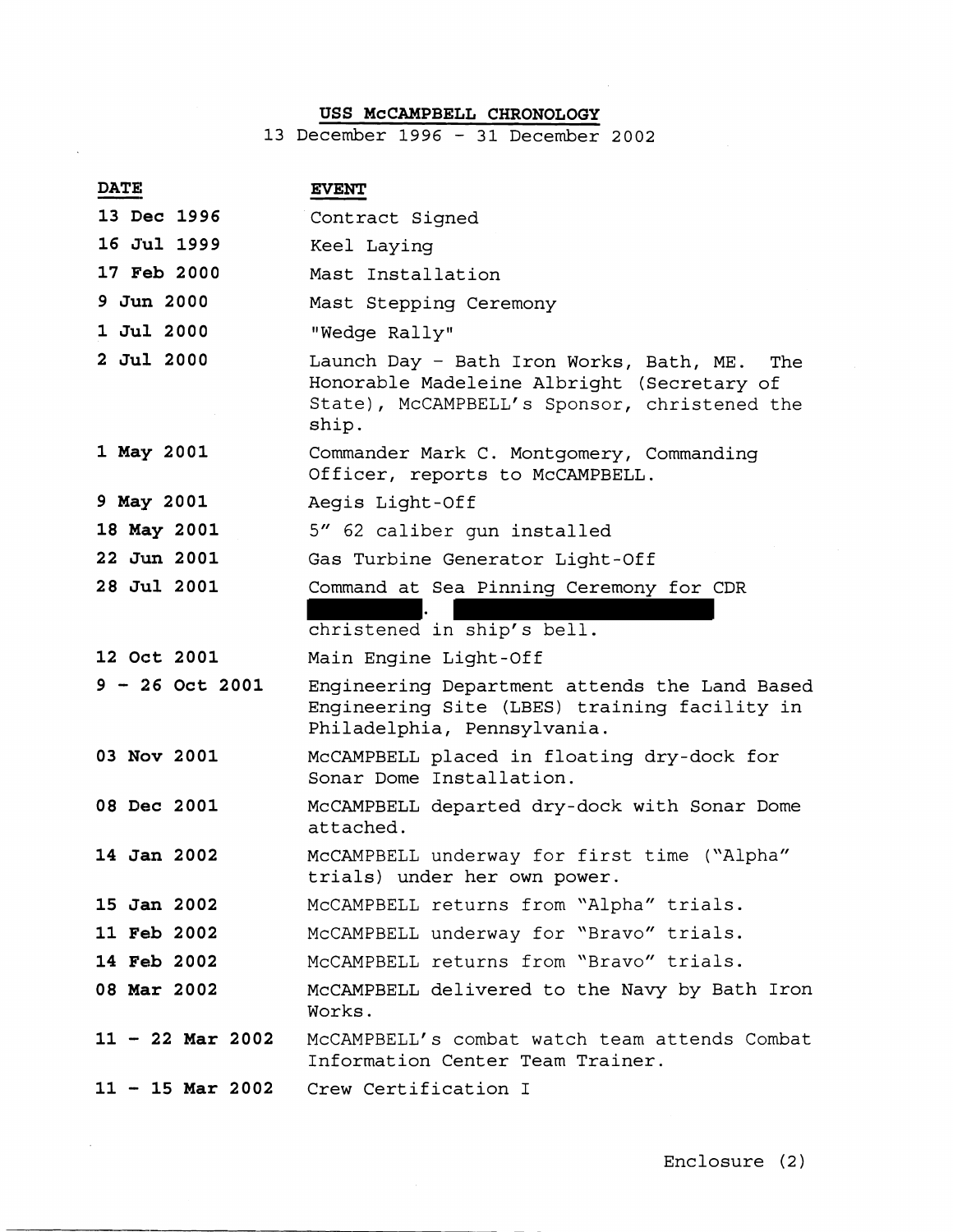**25 Mar 2002 STG2 STG2 STG2 STG2 STG2 STG2** Precommissioning Detachment, Maine **<sup>5</sup>**- **<sup>8</sup>Apr <sup>2002</sup> 9 Apr** - **30 May 2002 18 Apr 2002 30 Apr 2002 1 May 2002 5 May 2002 <sup>6</sup>**- **10 May 2002 <sup>20</sup>**- **24 May 2002 29 May 2002 30 May 2002 30 May** - **4 Jun 2002 1 Jun 2002 <sup>4</sup>**- **7 Jun <sup>2002</sup> 6 Jun 2002 <sup>7</sup>**- **10 Jun <sup>2002</sup> <sup>10</sup>**- **14 Jun <sup>2002</sup> <sup>14</sup>**- **17 Jun <sup>2002</sup> <sup>17</sup>**- **21 Jun <sup>2002</sup> <sup>21</sup>Jun** - **1 Jul 2002 28 Jun 2002 <sup>1</sup>**- **5 Jul <sup>2002</sup>** crew' Move Aboard. First watches set on McCAMPBELL. Extended Post Delivery Availability (EPDA) 0S2 becomes the first to reenlist on board McCAMPBELL. STG2 reenlists on board McCAMPBELL . STG2 Teenlists on board McCAMPBELL . 0S2 **parameter** reenlists on board McCAMPBELL. Crew Certification I1 Light Off Assessment (LOA) Embark HSL 45 Detachment 4 McCAMPBELL sailed from Bath Iron Works. Underway enroute Boston, MA McCAMPBELL successfully completes firing of a SM-2 missile **("D"** trials) Port visit Boston CDMCM Kenneth R. LaCasse reenlists on board USS CONSTITUTION Underway enroute Newport, RI Port visit Newport. Served as School Ship for Surface Warfare Officers School (SWOS) students . Underway enroute Norfolk, VA. Successfully completed Navigation Check Ride assessed by DESRON ONE. Underway Replenishment (UNREP) System Qualification and Testing Underway enroute West Palm Beach, FL First underway replenishment (UNREP) with USNS JOHN LENTHALL (T-A0 189) Port visit to West Palm Beach, the home of Captain David McCampbell.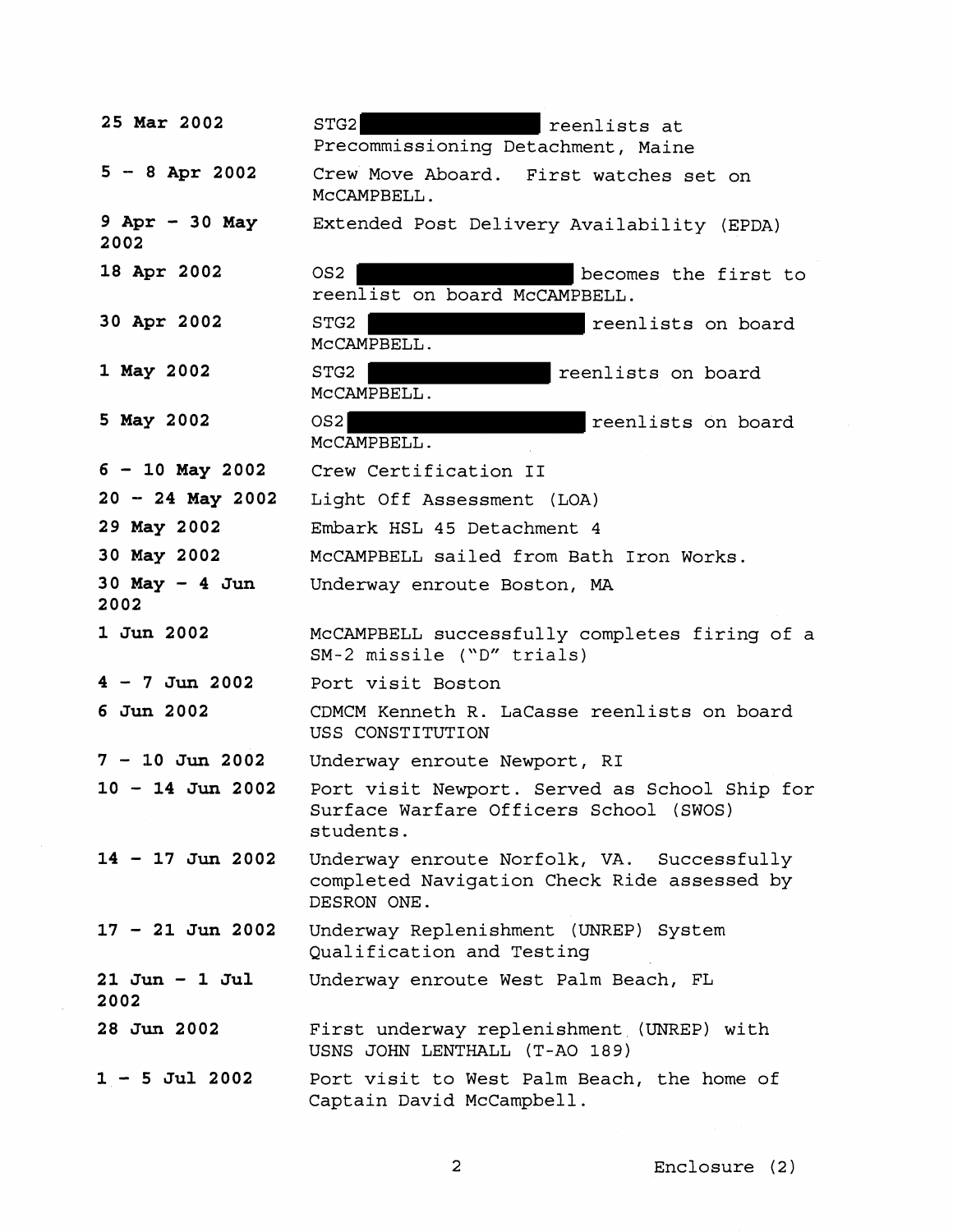| 1 Jul 2002                | MS3<br>reenlists prior to<br>arrival at McCAMPBELL                                                                               |
|---------------------------|----------------------------------------------------------------------------------------------------------------------------------|
| 4 Jul 2002                | MR <sub>2</sub><br>reenlists at West Palm<br>Beach, FL                                                                           |
| $5 - 9$ Jul 2002          | Underway enroute Cristobal, Panama for a<br>brief stop for fuel                                                                  |
| $9 - 10$ Jul 2002         | Transit of the Panama Canal, 1800 9 Jul -<br>0300 10 Jul                                                                         |
| $10 - 16$ Jul 2002        | Underway enroute Puerto Vallarta, Mexico                                                                                         |
| 12 Jul 2002               | Crossing the Line Ceremony                                                                                                       |
| $16 - 19$ Jul 2002        | Port visit Puerto Vallarta                                                                                                       |
| $19 - 24$ Jul 2002        | Underway enroute San Diego, CA                                                                                                   |
| $21 - 24$ Jul 2002        | Served as Opposing Forces for USS<br>CONSTELLATION (CV 64) Battle Group Composite<br>Unit Training Exercise (COMPTUEX)           |
| 23 Jul 2002               | UNREP with USNS GUADALUPE (T-AO 200)                                                                                             |
| $24$ Jul - 6 Aug<br>2002  | Inport San Diego. Two-week standdown period.                                                                                     |
| 6 Aug 2002                | Underway enroute Bravo pier on North Island<br>and back to Naval Station San Diego that<br>afternoon.                            |
| $7 - 9$ Aug 2002          | Underway enroute San Francisco, CA.<br>Conducted two successful SM-2 missile firings<br>as part of Aegis Risk Reduction Program. |
| 8 Aug 2002                | OS2<br>reenlists on board<br>MCCAMPBELL                                                                                          |
| $9 - 19$ Aug 2002         | Inport San Francisco                                                                                                             |
| 17 Aug 2002               | USS McCAMPBELL commissioning ceremony                                                                                            |
| 18 Aug 2002               | christened in ship's bell.                                                                                                       |
| $19 - 21$ Aug 2002        | Underway enroute San Diego, Tiger Cruise.                                                                                        |
| 21 Aug 2002               | Disembark HSL 45 Detachment 4.                                                                                                   |
| $21$ Aug - 23 Sep<br>2002 | Inport San Diego. Combat System Ship's<br>Qualification Trials (CSSQT) preparations<br>begin.                                    |
| 6 Sep 2002                | reenlists on board<br><b>FCC</b><br>MCCAMPBELL                                                                                   |
| $23 - 24$ Sep 2002        | Underway to/Arrive at Seal Beach, CA for<br>ammunition onload.                                                                   |
| $24$ Sep - 1 Oct<br>2002  | Underway enroute Pearl Harbor, HI. CSSQT<br>preparations continue.                                                               |

3 Enclosure (2)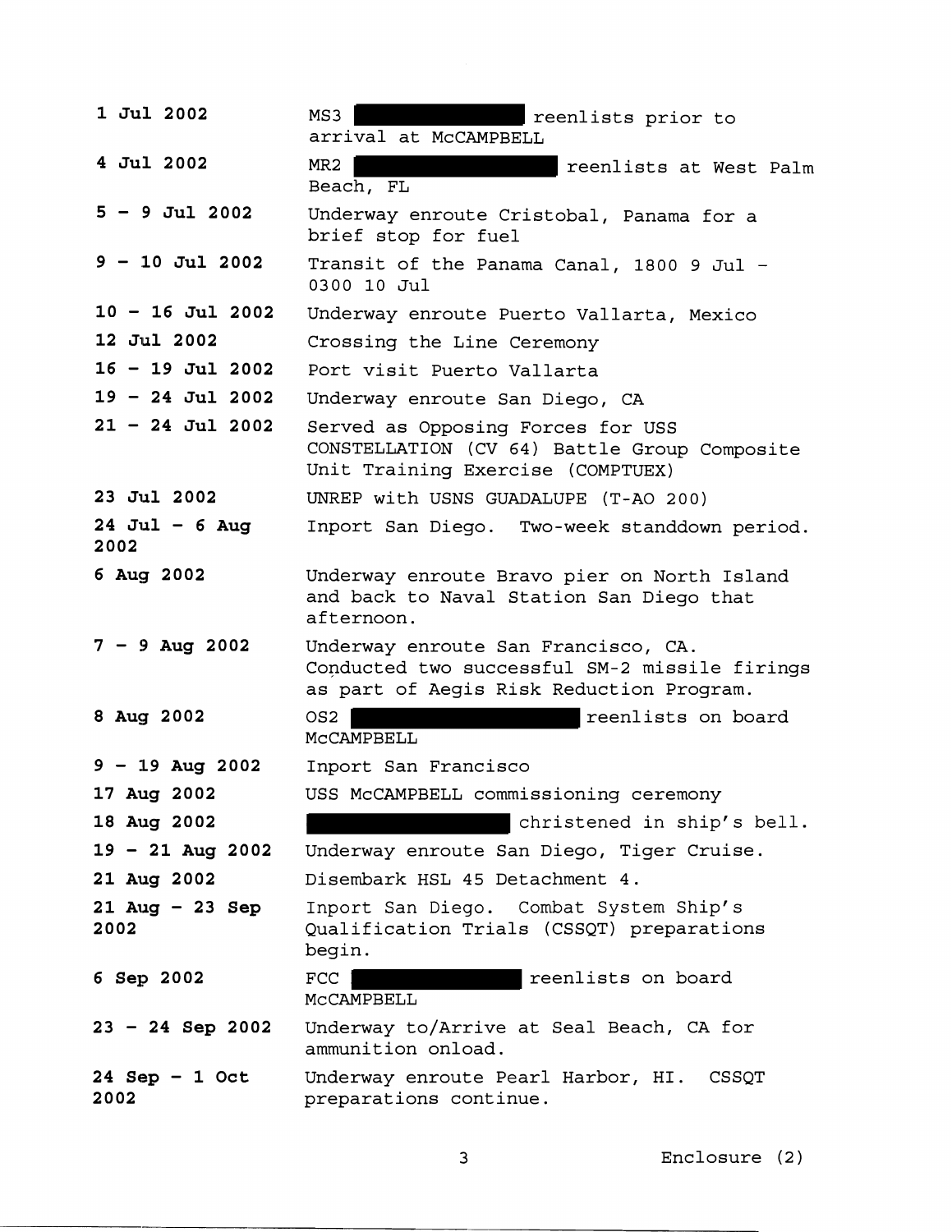| $1 - 7$ Oct 2002   | Inport Pearl Harbor. CSSQT preparations                                                                                                                                                                                                                                                                                                                                                                                                                                                                                                         |
|--------------------|-------------------------------------------------------------------------------------------------------------------------------------------------------------------------------------------------------------------------------------------------------------------------------------------------------------------------------------------------------------------------------------------------------------------------------------------------------------------------------------------------------------------------------------------------|
|                    | continue.                                                                                                                                                                                                                                                                                                                                                                                                                                                                                                                                       |
| 2 Oct 2002         | IT3<br>reenlists on board<br><b>MCCAMPBELL</b>                                                                                                                                                                                                                                                                                                                                                                                                                                                                                                  |
| 4 Oct 2002         | Conducted Physical Fitness Assessment (PFA).                                                                                                                                                                                                                                                                                                                                                                                                                                                                                                    |
| $7 - 11$ Oct 2002  | Underway in vicinity of (IVO) Oahu and Lanai,<br>HI.                                                                                                                                                                                                                                                                                                                                                                                                                                                                                            |
| 7 Oct 2002         | Fleet Operational Readiness Accuracy Check<br>Site (FORACS) Range, Shipboard Electronic<br>Systems Evaluation Facility (SESEF) Range.                                                                                                                                                                                                                                                                                                                                                                                                           |
| 8 Oct 2002         | Kingfisher (small object avoidance sonar<br>system) Range.                                                                                                                                                                                                                                                                                                                                                                                                                                                                                      |
| 9 Oct 2002         | Undersea Warfare (USW) Event - Five MK 46<br>Over the Side Torpedo (OTST) shots, Super<br>Rapid Blooming Offloading Chaff (SRBOC)<br>Firing Exercise (124 rounds)                                                                                                                                                                                                                                                                                                                                                                               |
| 10 Oct 2002        | USW Event - Two Light Airborne Multipurpose<br>Sensor (LAMPS) Torpedo Firing Exercises, Link<br>Exercise (LINKEX), 5" gun Pre-Action<br>Calibration Firing (PACFIRE). YNC<br>reenlists on board McCAMPBELL                                                                                                                                                                                                                                                                                                                                      |
| $11 - 15$ Oct 2002 | Anchored, port visit Lahaina, Maui.                                                                                                                                                                                                                                                                                                                                                                                                                                                                                                             |
| $15 - 19$ Oct 2002 | Underway enroute Pearl Harbor, HI.                                                                                                                                                                                                                                                                                                                                                                                                                                                                                                              |
| 15 Oct 2002        | UNREP with USNS WALTER S. DIEHL (T-AO 193).                                                                                                                                                                                                                                                                                                                                                                                                                                                                                                     |
| 16 Oct 2002        | Manned Raids (Air Warfare tracking runs with<br>several threat presentations, with and<br>without electronic jamming), LINKEX                                                                                                                                                                                                                                                                                                                                                                                                                   |
| 17 Oct 2002        | Manned Raids continue.                                                                                                                                                                                                                                                                                                                                                                                                                                                                                                                          |
| 18 Oct 2002        | Tracking of surface launched drones.                                                                                                                                                                                                                                                                                                                                                                                                                                                                                                            |
| 18 Oct 2002        | Conducted Burial at Sea for COL Walter H.<br>Fitzgerald, USAR, Ret; LT Matthew F. Moran<br>Jr., USN, Ret; MGYSGT Joseph R. Lemieux,<br>USMC, Ret; SF1 Joseph A. Marceau, USN, Ret;<br>Darlena F. Marceau, spouse of SF1 Joseph A<br>Marceau, USN, Ret, Deceased; GM2 William F.<br>Deyoung, USN, Hon Disch; CDR Stanley S.<br>Wauchope Jr., USN, Ret; Marjorie Kennie,<br>spouse of LTCOL Frederick J. Kennie, USAF,<br>Ret; Jill G. Spangler, spouse of MSGT Donald<br>A Spangler, USAR, Ret, Deceased; MM3 Elmo F.<br>Garner, USN, Hon Disch. |
| $19 - 22$ Oct 2002 | Inport Pearl Harbor.                                                                                                                                                                                                                                                                                                                                                                                                                                                                                                                            |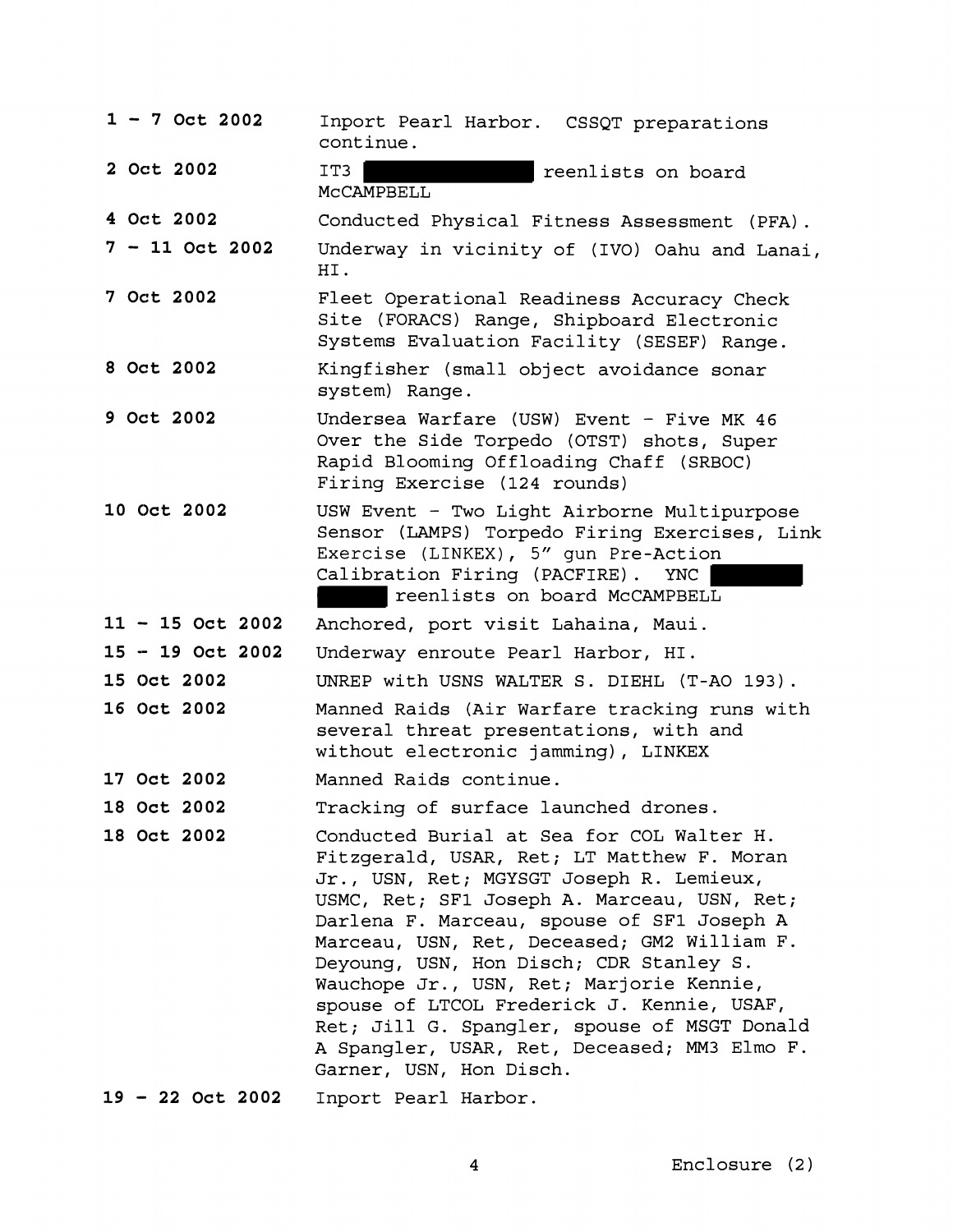| 21 Oct 2002                | Conducted make-up PFA.                                                                                                                              |
|----------------------------|-----------------------------------------------------------------------------------------------------------------------------------------------------|
| $22 - 25$ Oct 2002         | Underway enroute vicinity of Lanai, HI.                                                                                                             |
| $23 - 25$ Oct 2002         | Tracking and engagement of subsonic target<br>presentations with SM-2 missiles and 5" qun<br>at Pacific Missile Range Facility (PMRF).              |
| 24 Oct 2002                | Conducted first Night Vision Deck Landing<br>Qualification (DLQ) Evolutions. High Speed<br>Maneuvering Surface Target (HSMST) tracking<br>exercise. |
| $25 - 28$ Oct 2002         | Inport Pearl Harbor.                                                                                                                                |
| 26 Oct 2002                | McCAMPBELL Wardroom holds Dining In.                                                                                                                |
| $28 - 29$ Oct 2002         | Underway enroute Lanai, HI.                                                                                                                         |
| $29 - 31$ Oct 2002         | Inport Pearl Harbor, HI.                                                                                                                            |
| $31$ Oct - $6$ Nov<br>2002 | Underway enroute San Diego, Tiger Cruise.                                                                                                           |
| 31 Oct 2002                | UNREP with USNS WALTER S. DIEHL (T-AO 193).                                                                                                         |
| 2 Nov 2002                 | 5" PACFIRE and Killer Tomato target shoot.                                                                                                          |
| 5 Nov 2002                 | 5" PACFIRE, tracking and engagement of<br>subsonic target presentations with SM-2<br>missiles and 5" gun at Pt. Mugu.                               |
| 6 Nov 2002                 | UNREP with USNS YUKON (T-AO 202).                                                                                                                   |
| $6 - 18$ Nov 2002          | Inport San Diego. CSSQT and Naval Surface<br>Fire Support (NSFS) preparations.                                                                      |
|                            |                                                                                                                                                     |
| $18 - 22$ Nov 2002         | Underway IVO San Clemente Island for Acoustic<br>Trials.                                                                                            |
| 21 Nov 2002                | Conducted Night Vision Device DLQs.<br>FC3<br>and FC3<br>reenlist on board McCAMPBELL.                                                              |
| 22 Nov 2002                | Arrive/Depart Bravo Pier, North Island, for<br>ammunition onload.                                                                                   |
| $22$ Nov - 2 Dec<br>2002   | Inport San Diego. Continued CSSQT and NSFS<br>preparations.                                                                                         |
| 23 Nov 2002                | is married onboard<br>SGT1<br>MCCAMPBELL                                                                                                            |
| $25 - 27$ Nov 2002         | Pay, Personnel, Administration and Travel<br>(PPAT) Assist Visit for disbursing and admin<br>departments.                                           |
| $2 - 6$ Dec 2002           | Underway IVO San Clemente Island for CSSQT<br>Towed Target Shoot and NSFS.                                                                          |

5 Enclosure (2)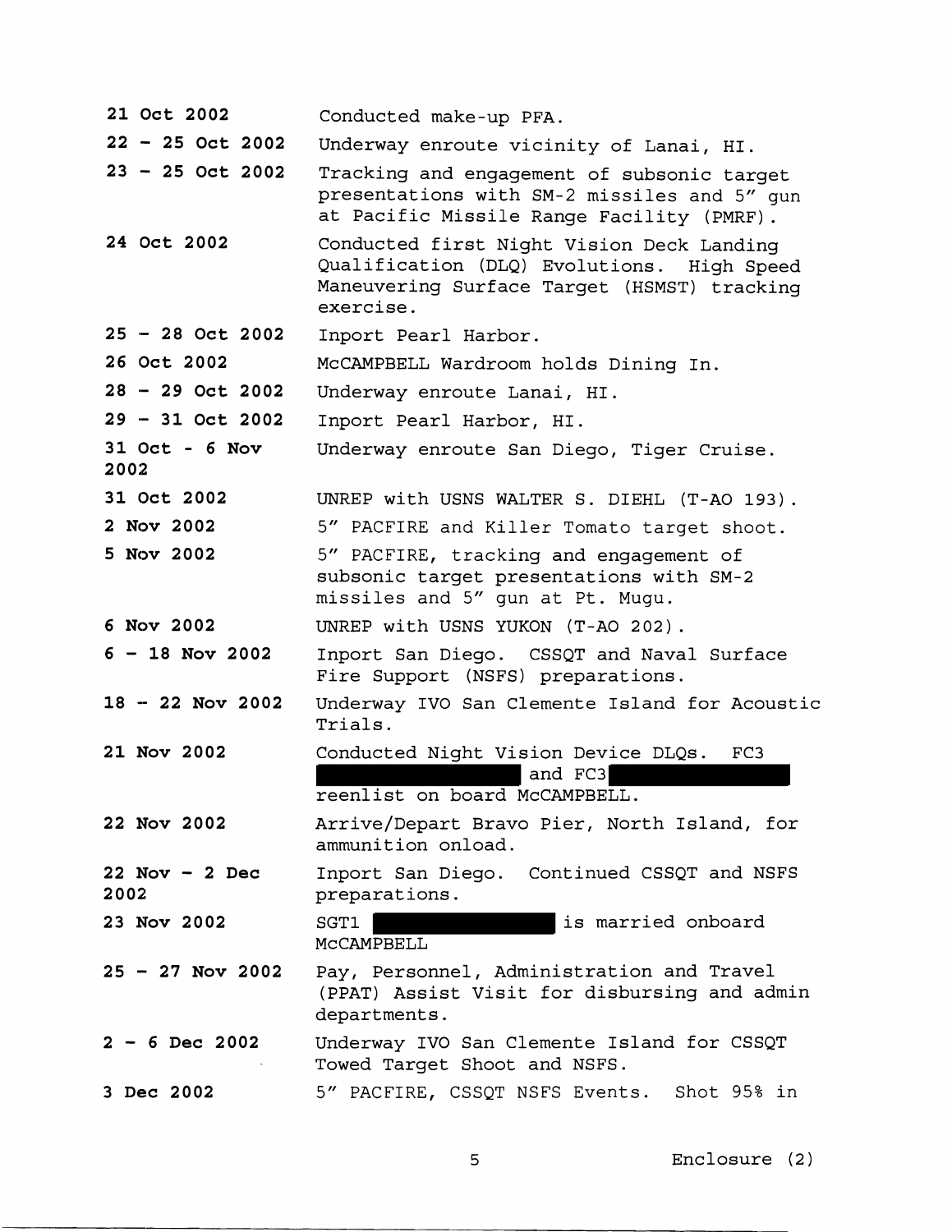|                                    | first NSFS Firing Exercise.                                                                                                                                                                                                        |
|------------------------------------|------------------------------------------------------------------------------------------------------------------------------------------------------------------------------------------------------------------------------------|
| 4 Dec 2002                         | Conducted Night Vision Device DLQs.                                                                                                                                                                                                |
| 5 Dec 2002                         | 5" PACFIRE, CSSQT NSFS Events.                                                                                                                                                                                                     |
| 6 Dec 2002                         | CSSOT NSFS Events continued.                                                                                                                                                                                                       |
| 6 Dec 2002 - 24<br><b>Jan 2003</b> | Inport San Diego. Ongoing Command Assessment<br>of Readiness and Training Phase Two (CART<br>II), Final Contract Trials (FCT) by Board of<br>Inspection and Survey (INSURV) and Post<br>Shakedown Availability (PSA) preparations. |
| $9 - 10$ Dec 2002                  | Deck, Medical, ASW and Supply Limited Team<br>Trainers (LTT).                                                                                                                                                                      |
| $11 - 13$ Dec 2002                 | 3M Baseline Inspection.                                                                                                                                                                                                            |
| 12 Dec 2002                        | reenlists on board<br>FC1<br>MCCAMPBELL                                                                                                                                                                                            |
| 16 Dec 2002 - $6$<br>Jan 2003      | Holiday Standdown Period, NULKA (active<br>missile decoy) System Installation.                                                                                                                                                     |

 $\sim$   $\sim$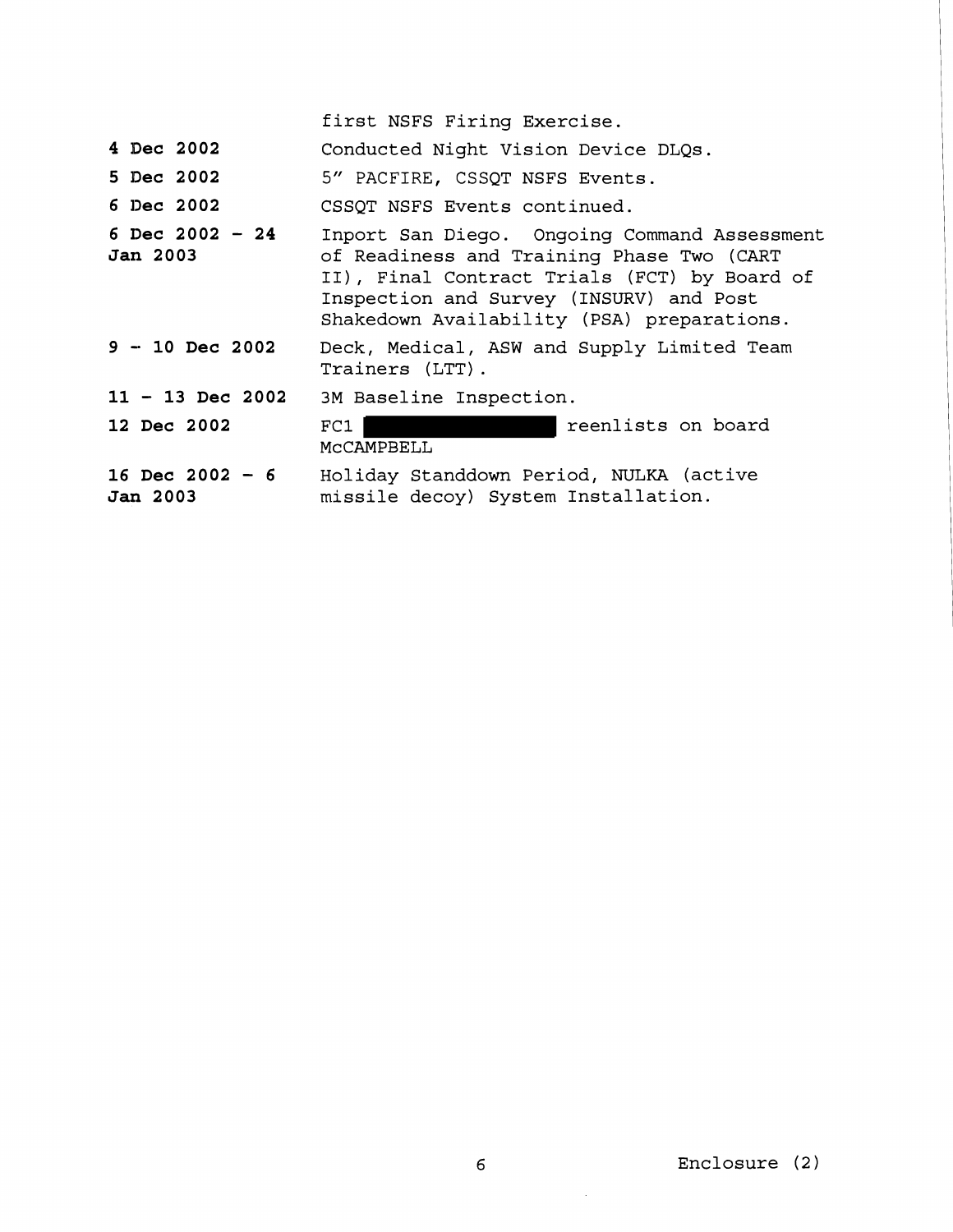## **USS McCAMPBELL HISTORICAL NARRATIVE**

13 December 1996 - 31 December 2002

The contract to build Bath Iron Works's hull number 469 was signed on December **13,** 1996. Shortly thereafter the name "USS McCAMPBELL" was selected by the Secretary of the Navy.

McCAMPBELL's keel was laid on July 16, 1999, at Bath Iron Works (BIW) in Bath, Maine. Nearly a year later, on February 17, 2000, the mast was installed. On June 9, 2000, a mast stepping ceremony was held in Bath.

On July 2, 2000, the Honorable Madeleine Albright, Secretary of State, launched McCAMPBELL. A crowd of shipyard employees and dignitaries, including BIW President Allen Cameron, Secretary of the Navy Richard Danzig, Senator Olympia Snowe, Senator Susan Collins, and Captain McCampbell's plane captain, retired Chief Chester Owens, watched as the Honorable Madeline Albright christened the ship. At 2:16 pm, McCAMPBELL slid down the ways into the Kennebec River.

The next year saw the installation and testing of much of the ship's major equipment. Events included Aegis Light-Off, Gas Turbine Generator Light-Off, Main Engine Light-Off, and the installation of the sonar dome. Concurrent to the ship's construction was the assembly of her crew. The Precommissioning Unit was established in Bath in the Huchtins Building on Washington Street, just across from the shipyard. The crew assigned to the Precommissioning Unit worked with the installation schedule. The Precommissioning Detachment, led by Command Master Chief Michael Fulton, worked in concert with Fleet Training Center San Diego to provide Sailors assigned to McCAMPBELL with the appropriate pipeline training enroute to the Precommissioning Unit and the ship.

Precommissioning Unit McCAMPBELL got underway for the first time for "Alpha Trials" on a sub-zero Maine winter's day, January 14, 2002. It was a perfect (and cold) inauguration for a Bath-built ship. From February 11 to 14, 2002, McCAMPBELL broke new ground by becoming the first Bath Iron Works ship to combine "Builder's Trials" and "Acceptance Trials."

Having successfully completed Sea Trials, Ship's Custody Transfer occurred as scheduled, and McCAMPBELL was delivered to the Navy on March 8. McCAMPBELL passed Crew Certification I the week of March 11, and final Crew Certification on May 10. Extended Post Delivery Availability from March until May of 2002 ensured the completion of essential sail-away requirements. McCAMPBELL's engineering department successfully completed their Light Off Assessment during the week of May 20.

McCAMPBELL's helicopter detachment from Helicopter Squadron Light Four Five (HSL 45) embarked on May 29. The following day,

7 Enclosure (2)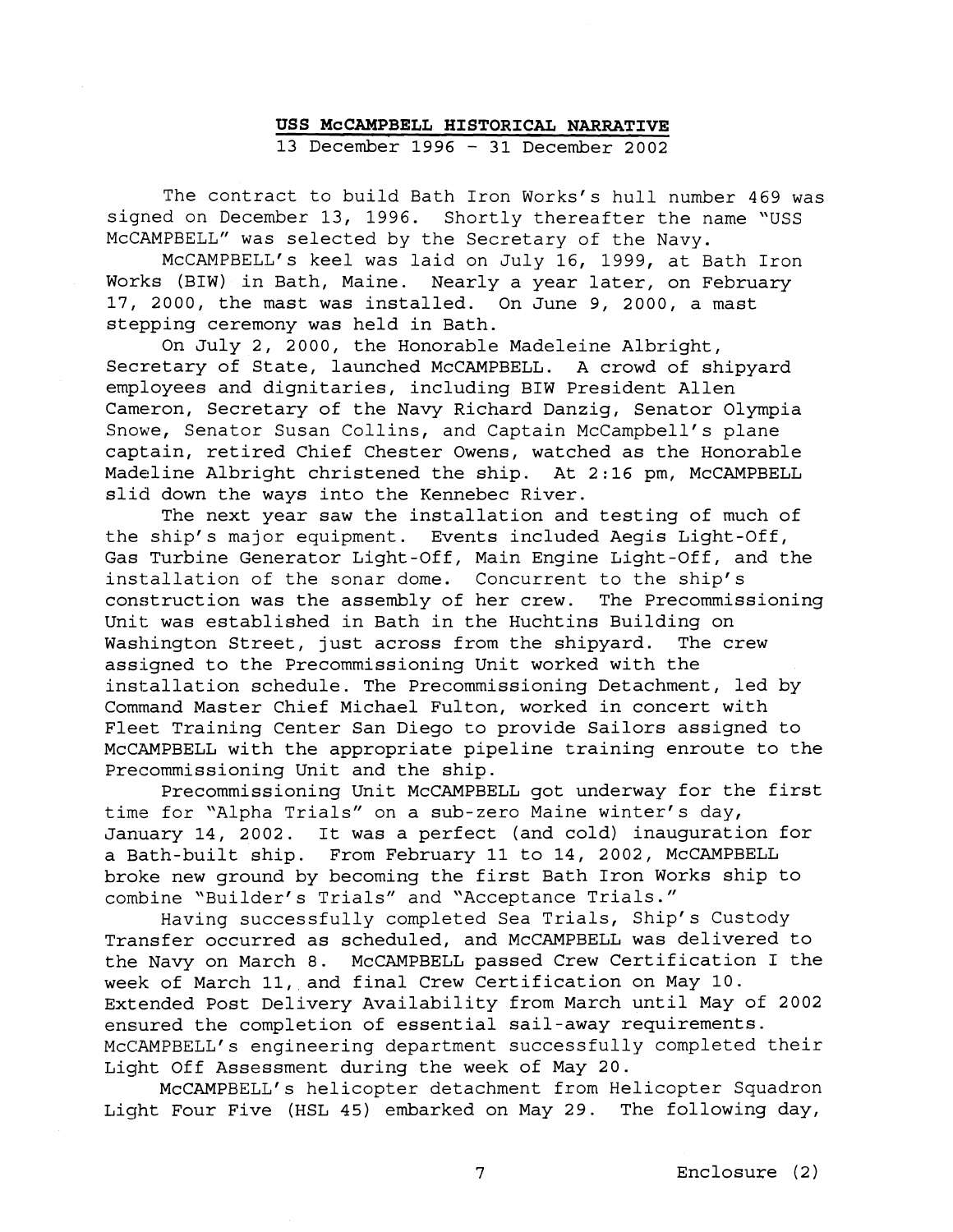McCAMPBELL sailed down the Kennebec River bound for San Diego. As she neared the end of the Kennebec, friends and family of McCAMPBELL's crew cheered and waved farewell from Fort Popham.

Off the coast of New England, McCAMPBELL conducted testing of her Aegis Baseline 6 Phase **3** missile firing capabilities. As part of "D" trials, McCAMPBELL fired a SM-2 missile on June 1.

The ship's first port visit was to Boston, Massachusetts, from June 4 to 7. While McCAMPBELL was in port, the Navy's newest warship was moored just across the harbor from the Navy's first warship, the USS CONSTITUTION. Master Chief Kenneth LaCasse reenlisted on board the CONSTITUTION while in port.

McCAMPBELL departed Boston on June 7 enroute to Newport, Rhode Island. During the Newport visit, June 14 to 17, McCAMPBELL served as school ship for students at Surface Warfare Officer School. On June 17, McCAMPBELL arrived in Norfolk, Virginia for her third port visit of the sailaround. During the inpart period in Norfolk, her crew began Underway Replenishment System Qualification and Testing (UNREP SQT) . After departing Norfolk on June 21, the ship continued the UNREP SQT with her first underway replenishment alongside the USNS JOHN LENTHALL (T-A0 189) on June 28.

From July 1 to 5, McCAMPBELL visited West Palm Beach, Florida, the home of her namesake, Captain David McCampbell. The inport period included numerous MWR events for the crew sponsored by the West Palm Beach Navy League and the McCampbell family. Sailors from the ship visited the Veterans Hospital where Captain McCampbell was once a patient. During West Palm Beach's Fourth of July celebration, Mayor Joel T. Daves named July 4, 2002, "McCampbell Day" in West Palm Beach.

From July 5 to 9, McCAMPBELL made her way along an easterly route around Cuba towards Cristobal, Panama at the Atlantic entrance to the Panama Canal. After a brief stop for fuel, she was underway for the eight-hour freshwater transit from Atlantic to Pacific. Once McCAMPBELL emerged in the early morning of the 10<sup>th,</sup> she made her way south to the equator.

On July 12, McCAMPBELL crossed the equator at 85 degrees, 11 minutes west longitude. She promptly turned north towards Puerto Vallarta, Mexico, where the crew enjoyed the port from July **16** to 19.

Prior to arriving in her homeport for the first time, USS McCAMPBELL made a worthy adversary for the USS CONSTELLATION (CV 64) Battle Group when she served as Opposing Forces (OPFOR) during their Composite Unit Training Exercise (COMPTUEX) from July 21 to 24.

**An** underway replenishment with USNS Guadalupe (T-A0 200) on July 23, the debarkation of HSL 45 on July 24, and the completion of OPFOR duties in CONSTELLATION's COMPTUEX wrapped